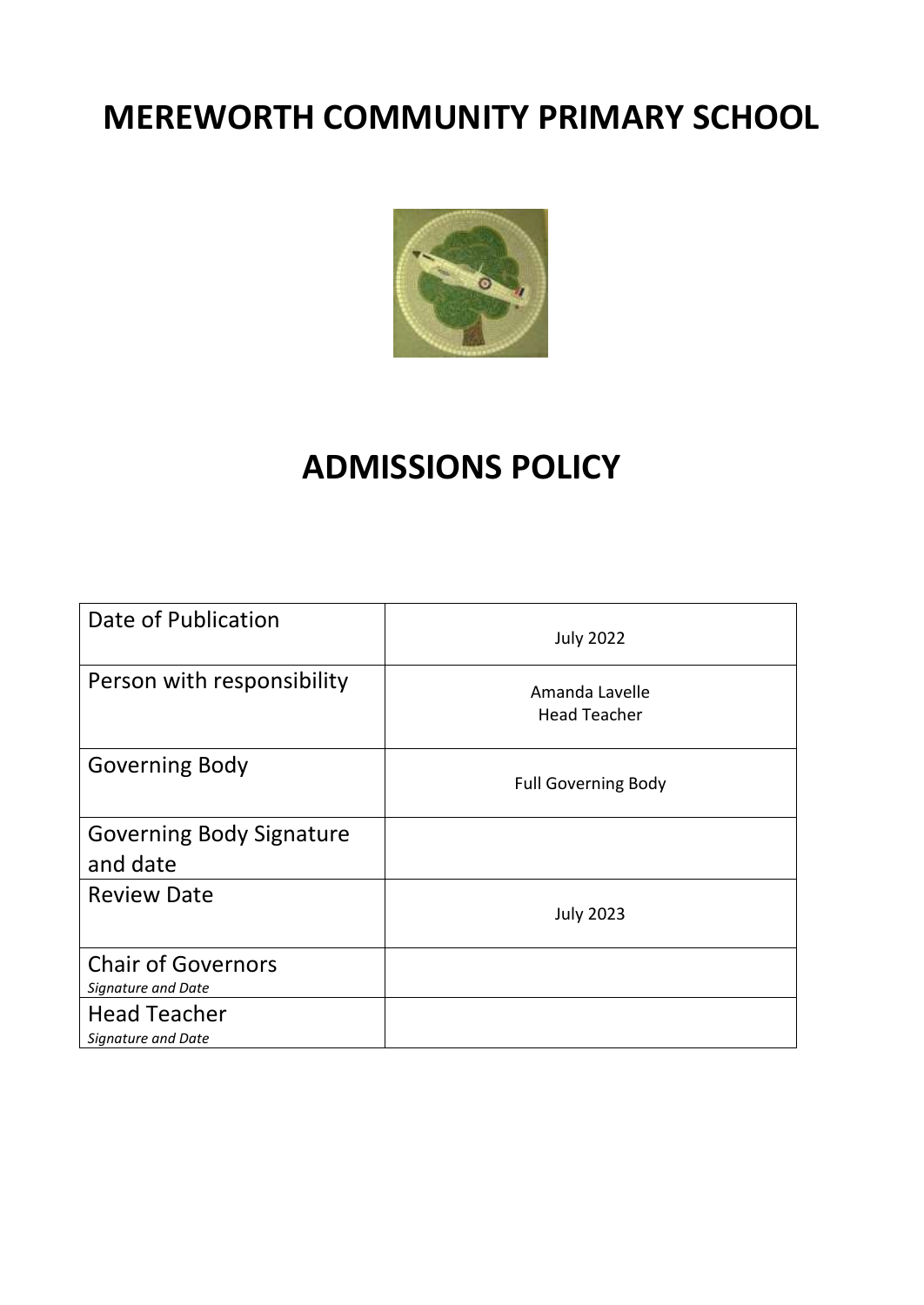# **Mereworth CP School**

## **Admissions Policy**

## **Introduction**

The governing body of Mereworth CP School applies the regulations on admissions fairly and equally to all those who wish to attend this school. The school follows the Kent Admissions procedures.

#### **Aims and objectives**

We are an inclusive school that welcomes children from all backgrounds and abilities.

All applications will be treated on merit and in a sensitive manner.

The only restriction we place on entry is that of number. If the number of children applying for entry exceeds the places available, we enforce the procedure set out below in order to determine whether a child is accepted or not. It is our wish to allow parents the right to have a place at the school of their choice. However, this is not always possible, due to the excess demand on the school places available.

The level of ability of a child or any special needs that s/he may have plays no part in the admissions policy of this school.

#### **How parents can apply for the child to be admitted to our school**

As our school is a community school, the school determines the admission arrangements in agreement with the LEA. The LEA is therefore the 'Admissions Authority' for our school. The regulations for entry to each school, where the Admissions Authority is the LEA, are published each year by the LEA. Parents receive a copy of these regulations directly from the LEA.

The LEA publishes a composite admissions prospectus each year, which gives information about how parents can apply for a place in the school of their choice. Parents have a right to express a preference for the school of their choice and they should do so on the application form or electronically via the internet. Expressing a preference does not, in itself, guarantee a place at this school. Application forms can be accessed through the KCC and should be completed by the date stipulated. The Local Authority admissions department notifies parents about the school place as soon as all the applications have been considered.

In this area, children enter school in the academic year they become five. There is one admissions date at the beginning of the academic year. Therefore, parents who would like their child to be admitted to this school during the year their child is five, by the closing date as stated by KCC.

## **Oversubscription Criteria**

The Admissions Policy for the school is directly linked to the County Policy for admissions to Community Primary Schools and has the following criteria in priority order:

- 1) Children in Local Authority Care
- 2) Current family association (an elder sibling in school at the time of entry)
- 3) Health and Special Access Reasons (a medical certificate may be needed for this)
- 4) Nearness of child's home and ease of access to schools

For further details of the **2022** admissions, follow the link; **<http://www.kent.gov.uk/education-and-children/schools/school-places>**